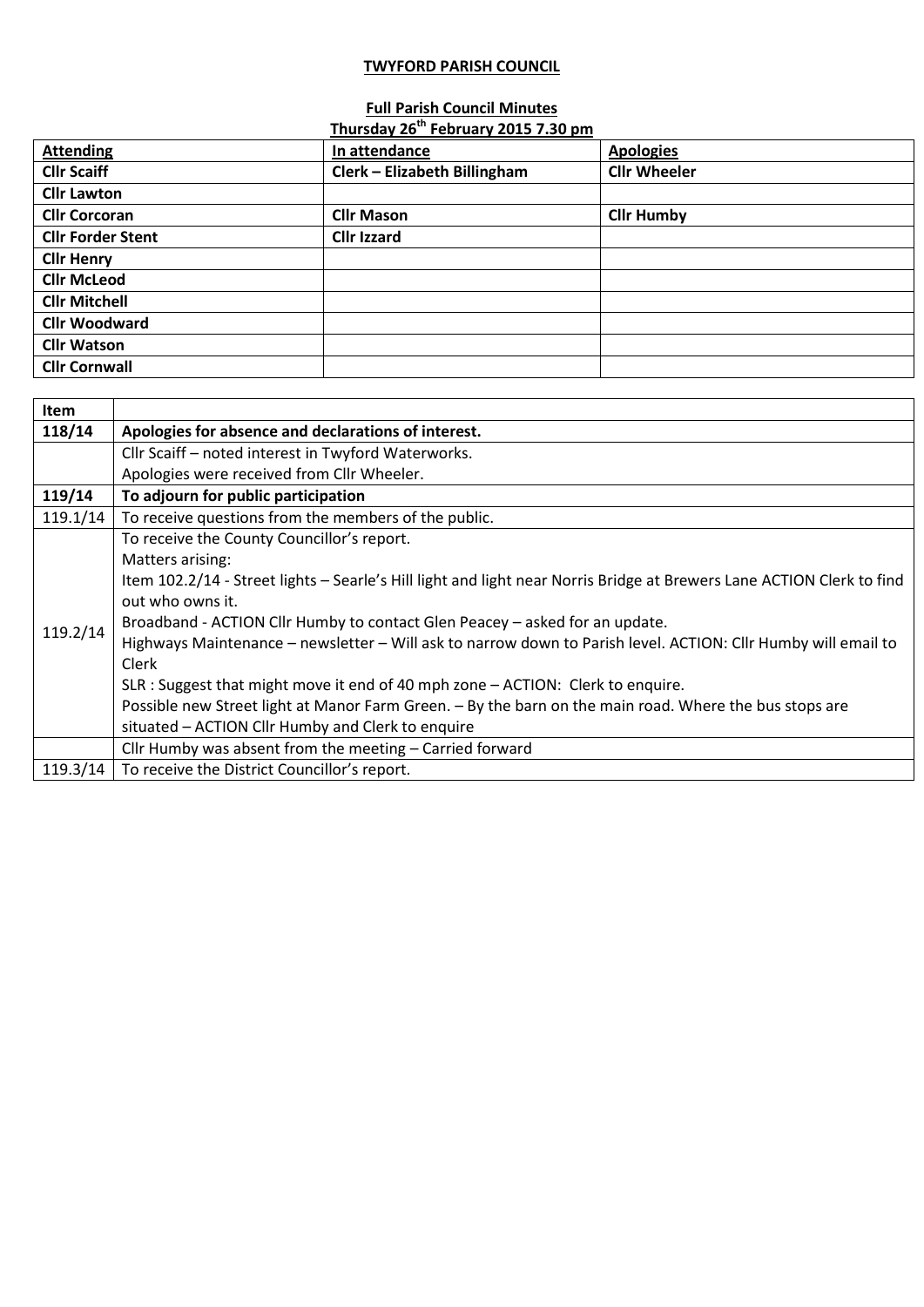|          | Cllr Mason noted that he felt that there should be more changes at WCC. Felt the councillors on the cabinet           |
|----------|-----------------------------------------------------------------------------------------------------------------------|
|          | should live in Winchester town.                                                                                       |
|          | Boundary changes - Colden Common and Twyford being split under proposals and urged Council to make                    |
|          | comments to consultation.                                                                                             |
|          | Road sweeping - Meant to be 8 weeks but feel it is not that frequent.                                                 |
|          | Cllr Henry noted-PACT meeting noted that their Support team were not happy with any proposed boundary                 |
|          | changes. Cllr Henry would contact the police to make representation.                                                  |
|          | It was agreed that item 126.4/14 To discuss and agree any comments on the Boundary Commission consultation.           |
|          | would be brought forward in the meeting. Encouraged everyone to go on the website to comment.                         |
|          | Agreed joint comment from Colden Common and Twyford.                                                                  |
|          | Cllr Izzard noted – Sweep cleaning – $16^{th}$ Feb ACTION: Cllr Izzard to send list of streets to be swept.           |
|          | It was noted that the HCC contact was Mark Bailey - ACTION: check Shawford Road has been swept.                       |
|          | Licencing subcommittee to consider the Social Club                                                                    |
|          | Main Road - Lorries - Cllr Humby meeting with County officers on Tuesday. 3 <sup>rd</sup> March. ACTION Cllr Humby to |
|          | contact Steve Brine MP and Highways to ask for a new survey.                                                          |
|          | Cllr Henry - Broadband - Box sites have been misnamed. Expected update at end of September.                           |
|          | Cllr Humby had welcomed any questions regarding Broadband.                                                            |
|          | PACT meeting - look at Speed Watch to monitor the new 40MPH limit. Police are now monitoring the 30mph                |
|          | limit.                                                                                                                |
|          | Highways monthly newsletters will be sent to the Clerk - ACTION Cllr Humby                                            |
|          | Drainage - Hazeley Road - Plan to show exactly the plans will be forwarded. ACTION Cllr Humby                         |
|          | Street lights - Manor - new light - ACTION Clerk to talk to Cllr Humby                                                |
|          | Pole mounted light bulb changed at Norris Bridge.                                                                     |
| 120/14   | <b>Councillors questions</b>                                                                                          |
|          | Cllr Woodward - Dog mess signs - Old posters removed and a new poster has been designed.                              |
|          | Leaflet campaign underway.                                                                                            |
|          | Cllr Watson - Waterworks trust - new lamps refitted. It was noted that there was still a cast iron at the Parish      |
|          | Hall and Cllr Scaiff to enquire if TWW would need another lamp. ACTION Cllr Scaiff                                    |
|          | Ditches- disagree with HCC opinion reported at the last meeting, that the capacity was not sufficient.                |
|          | ACTION: Cllr Lawton to go back to Cllr Humby.                                                                         |
|          | Cllr Corcoran - Portsmouth Water meter installers in Finches Lane yet to return. ACTION Clerk to chase.               |
|          | Proposed travellers site in Colden Common is being withdrawn as land has been bought and there are                    |
|          | covenants. WCC still need to find a further 33 pitches for the Local Plan.                                            |
|          | Motorway accident caused bad traffic conditions and prevented traffic coming out of Northfields. It was noted         |
|          | that there were lots of roads affected so police did not consider that any preventative measures need be put in       |
|          | place.                                                                                                                |
|          | Cllr Henry - Asked when Twyford Primary sign would be coming down. It was hoped that it would come down by            |
|          | the Easter holidays.                                                                                                  |
|          | Allotment hedge - Concern over the height being higher in places after initial cut. ACTION Clerk to talk to           |
|          | grounds man.                                                                                                          |
|          | Defibrillator - ACTION Clerk to chase.                                                                                |
| 121/14   | To approve the Minutes of the meeting held on 27 <sup>th</sup> November 2014                                          |
|          | <b>AGREED</b>                                                                                                         |
| 122/14   | Matters arising from these minutes (not on the agenda)                                                                |
| 123/14   | <b>Planning</b>                                                                                                       |
| 123.1/14 | To receive minutes from the Planning committee.                                                                       |
|          | Meeting was cancelled as there were no applications to consider.                                                      |
|          | It was noted that there would be an application at Twyford School Playing fields. ACTION Clerk to chase.              |
| 124/14   | Recreation                                                                                                            |
| 125.1/14 | To discuss anti-social behaviour at Hunters Park and agree any action.                                                |
|          | Clerk gave background. There had been two incidents of empty bottles found at the park. ACTION Clerk to               |
|          | discuss with grounds man and advice to call police if it happens again.                                               |
|          | Discussion and agreed to monitor.                                                                                     |
| 125.2/14 | Update on the Pavilion and Hunters Park                                                                               |
|          | Cllr Cornwall - arrived at the meeting.                                                                               |
|          | Dog signs - ACTION Cllr Woodward to place signs at Hunters Park.                                                      |
|          |                                                                                                                       |